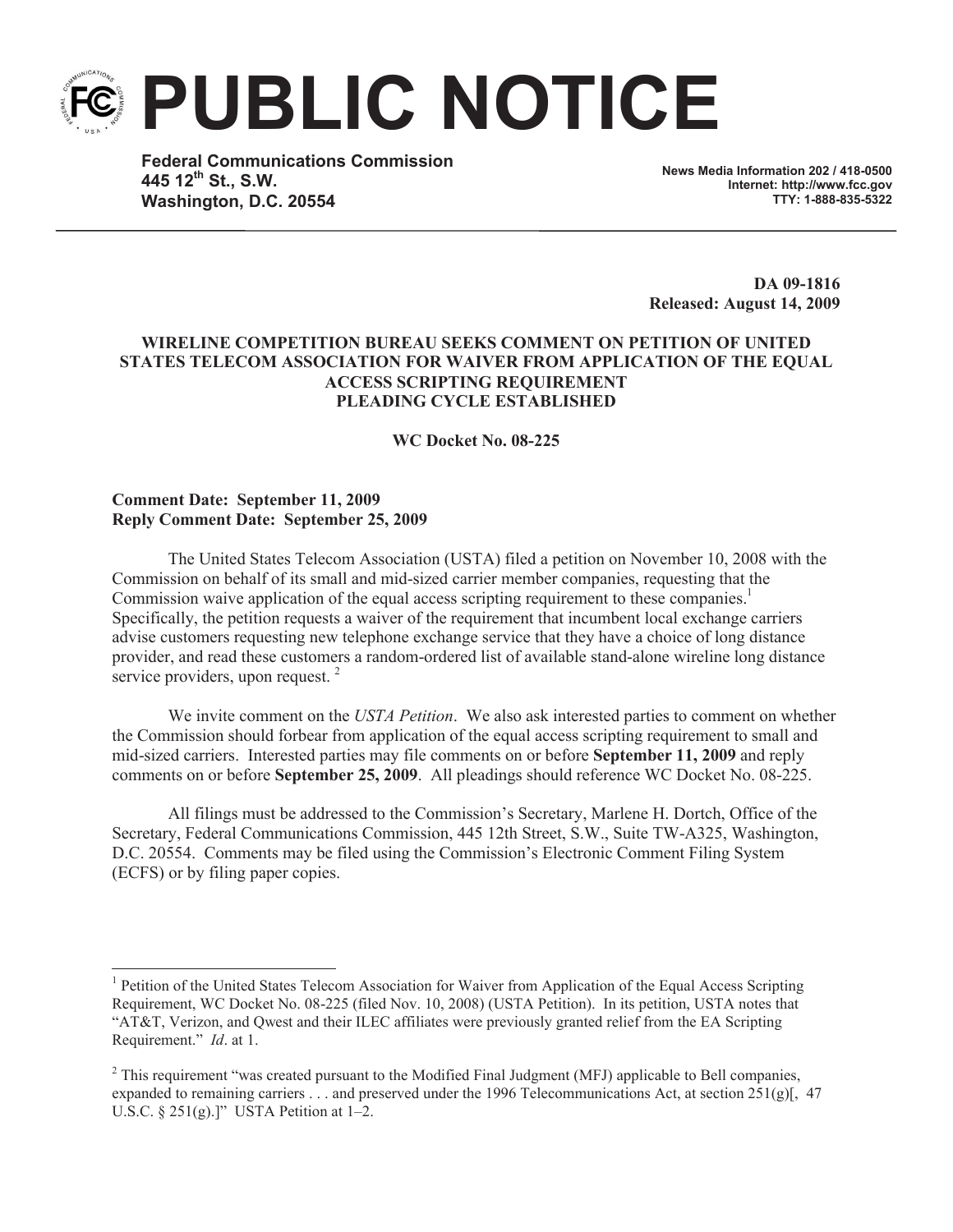- Electronic Filers: Comments may be filed electronically using the Internet by accessing the ECFS: http://www.fcc.gov/cgb/ecfs/. Filers should follow the instructions provided on the website for submitting comments.
	- · ECFS filers must transmit one electronic copy of the comments for WC Docket No. 08- 225. In completing the transmittal screen, filers should include their full name, U.S. Postal Service mailing address, and the applicable docket number. Parties may also submit an electronic comment by Internet e-mail. To get filing instructions, filers should send an e-mail to ecfs@fcc.gov, and include the following words in the body of the message: get form <your e-mail address>. A sample form and directions will be sent in response.
- Paper Filers: Parties who choose to file by paper must file an original and four copies of each filing.

Filings can be sent by hand or messenger delivery, by commercial overnight courier, or by firstclass or overnight U.S. Postal Service mail (although we continue to experience delays in receiving U.S. Postal Service mail). All filings must be addressed to the Commission's Secretary, Marlene H. Dortch, Office of the Secretary, Federal Communications Commission.

- The Commission's contractor will receive hand-delivered or messenger-delivered paper filings for the Commission's Secretary at 236 Massachusetts Avenue, N.E., Suite 110, Washington, D.C. 20002. The filing hours at this location are 8:00 a.m. to 7:00 p.m. All hand deliveries must be held together with rubber bands or fasteners. Any envelopes must be disposed of before entering the building.
- · Commercial overnight mail (other than U.S. Postal Service Express Mail and Priority Mail) must be sent to 9300 East Hampton Drive, Capitol Heights, MD 20743.
- U.S. Postal Service first-class, Express, and Priority mail should be addressed to  $445 \frac{12^{th}}{125}$ Street, S.W., Washington, D.C. 20554.

Parties should also send a copy of their filings to the Competition Policy Division, Wireline Competition Bureau, Federal Communications Commission, 445 12th Street, S.W., Washington, D.C. 20554, or by e-mail to CPDcopies  $@$  fcc.gov. Parties shall also serve one copy with the Commission's copy contractor, Best Copy and Printing, Inc. (BCPI), Portals II, 445 12th Street, S.W., Room CY-B402, Washington, D.C. 20554, (202) 488-5300, or via e-mail to fcc@bcpiweb.com.

Filings and comments are available for public inspection and copying during regular business hours at the FCC Reference Information Center, Portals II, 445 12th Street, S.W., Room CY-A257, Washington, D.C. 20554. They are also available through the Commission's Electronic Comment Filing System (ECFS) accessible on the Commission's web site, http://www.fcc.gov/cgb/ecfs. They may also be purchased from the Commission's duplicating contractor, Best Copy and Printing, Inc., Portals II, 445 12th Street, S.W., Room CY-B402, Washington, D.C., 20554, telephone (202) 488-5300, facsimile (202) 488-5563, or via e-mail at fcc@bcpiweb.com.

People with Disabilities: To request materials in accessible formats for people with disabilities (Braille, large print, electronic files, audio format), send an e-mail to fcc504@fcc.gov or call the Consumer and Governmental Affairs Bureau at (202) 418-0530 (voice), or (202) 418-0432 (TTY).

This matter shall be treated as a "permit-but-disclose" proceeding in accordance with the Commission's *ex parte* rules. *See* 47 C.F.R. §§ 1.1200, *et seq*. Persons making oral *ex parte*